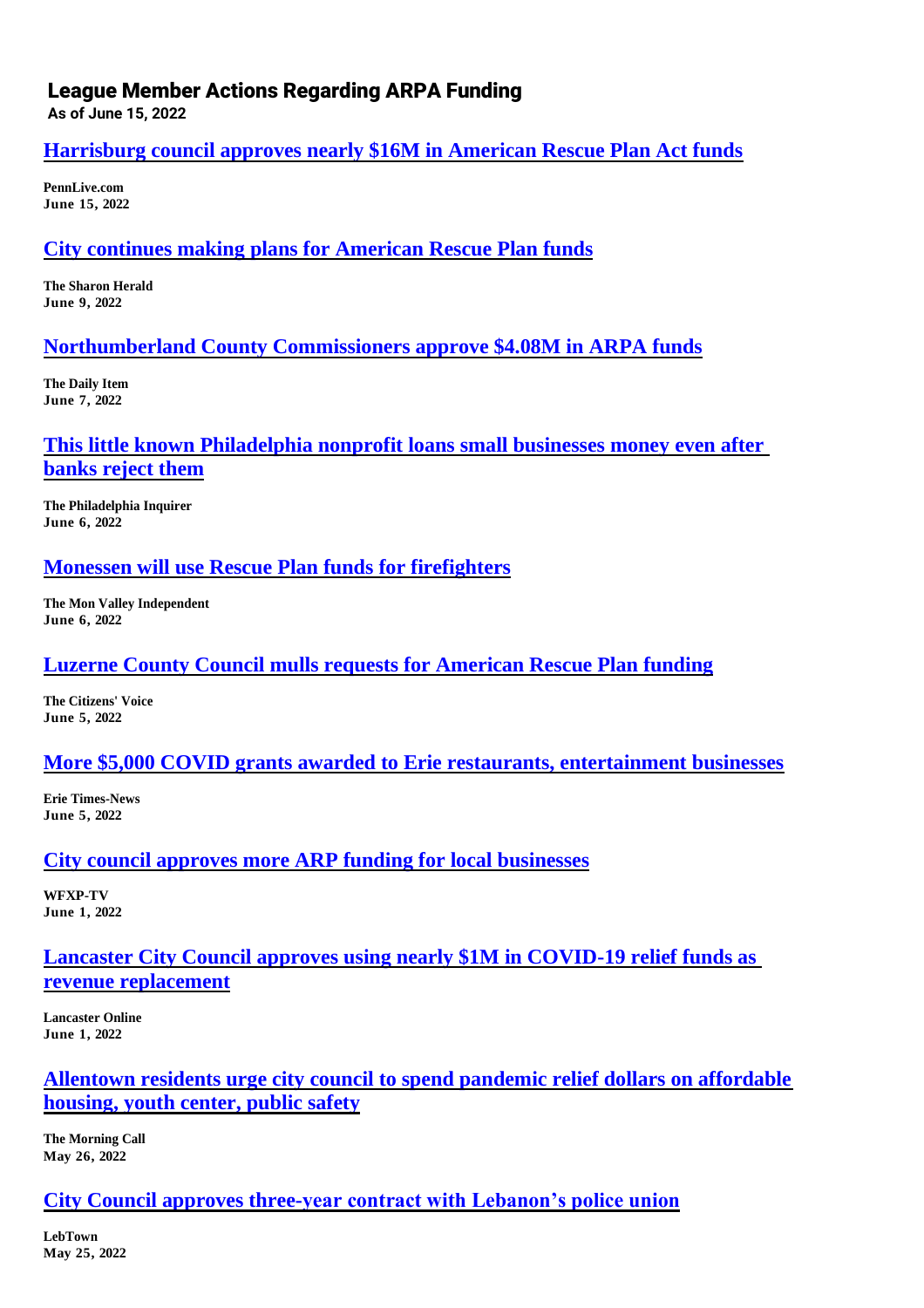#### **[Indiana's use of ARP funds begins to take shape](https://www.indianagazette.com/news/local/indianas-use-of-arp-funds-begins-to-take-shape/article_cb36ce7f-3e64-5fad-9f66-d999c934e003.html)**

**The Indiana Gazette May 18, 2022**

#### **[Harrisburg mayor to outline American Rescue Plan funding requests](https://www.abc27.com/news/local/harrisburg/harrisburg-mayor-to-outline-american-rescue-plan-funding-requests/)**

**WHTM-TV – Daybreak May 10, 2022**

#### **[Allentown mayor lays out plan for how to spend funds aimed at recovering from](https://www.wfmz.com/news/area/lehighvalley/allentown-mayor-lays-out-plan-for-how-to-spend-funds-aimed-at-recovering-from-pandemic/article_7a58c362-d093-11ec-a4e9-db69ada9d3a9.html)  [pandemic](https://www.wfmz.com/news/area/lehighvalley/allentown-mayor-lays-out-plan-for-how-to-spend-funds-aimed-at-recovering-from-pandemic/article_7a58c362-d093-11ec-a4e9-db69ada9d3a9.html)**

**WFMZ-TV May 10, 2022**

#### **[Lancaster City Council to vote on appropriation of COVID-19 relief funding at](https://lancasteronline.com/news/regional/lancaster-city-council-to-vote-on-appropriation-of-covid-19-relief-funding-at-upcoming-meeting/article_9cbc2832-cca5-11ec-a932-7bede1b45ccc.html)  [upcoming meeting](https://lancasteronline.com/news/regional/lancaster-city-council-to-vote-on-appropriation-of-covid-19-relief-funding-at-upcoming-meeting/article_9cbc2832-cca5-11ec-a932-7bede1b45ccc.html)**

**Lancaster Online May 9, 2022**

#### **[Borough to discuss how to spend ARP funds](file:///C:/Users/hhugendubler/Desktop/Borough%20to%20discuss%20how%20to%20spend%20ARP%20funds)**

**The Indiana Gazette May 5, 2022**

## **[American](https://www.wesa.fm/development-transportation/2022-04-20/american-rescue-plan-dollars-go-towards-replacing-hundreds-of-lead-lines-in-pittsburgh) Rescue Plan dollars go towards replacing [hundreds of lead lines in Pittsburgh](https://www.wesa.fm/development-transportation/2022-04-20/american-rescue-plan-dollars-go-towards-replacing-hundreds-of-lead-lines-in-pittsburgh)**

**WESA-FM Wed Apr 20, 2022**

Start your morning with today's news on *Pittsburgh* and *Pennsylvania*. The non-profit *municipal* utility says it is focusing efforts in...

## **Council approves [pandemic](https://www.smdailypress.com/news/council-approves-pandemic-funding-for-various-projects/article_571a1a5e-bf81-11ec-bcda-732a8a38df00.html) funding for various projects**

**The Daily Press Tue Apr 19, 2022**

funding during Monday evening's *St. Marys City Council* meeting. Among projects unanimously approved for a portion of the *city's* \$1.2...

## **Gov. Wolf Continues Push to Send Cash Support to Pennsylvanians through \$500 Million American Rescue Plan Program**

**Pennsylvania Office of the Governor Thu Apr 14, 2022**

At the Pocono Family YMCA today, *Governor Tom Wolf* was joined by Representative Maureen Madden to call on Pennsylvania's Republican-led...

## **City council approves shade tree ordinance and spending of ARPA funds**

**The Titusville Herald Th[u Apr 7, 2022](https://www.timesleader.com/news/1550012/luzerne-county-council-voting-on-american-rescue-allocation)**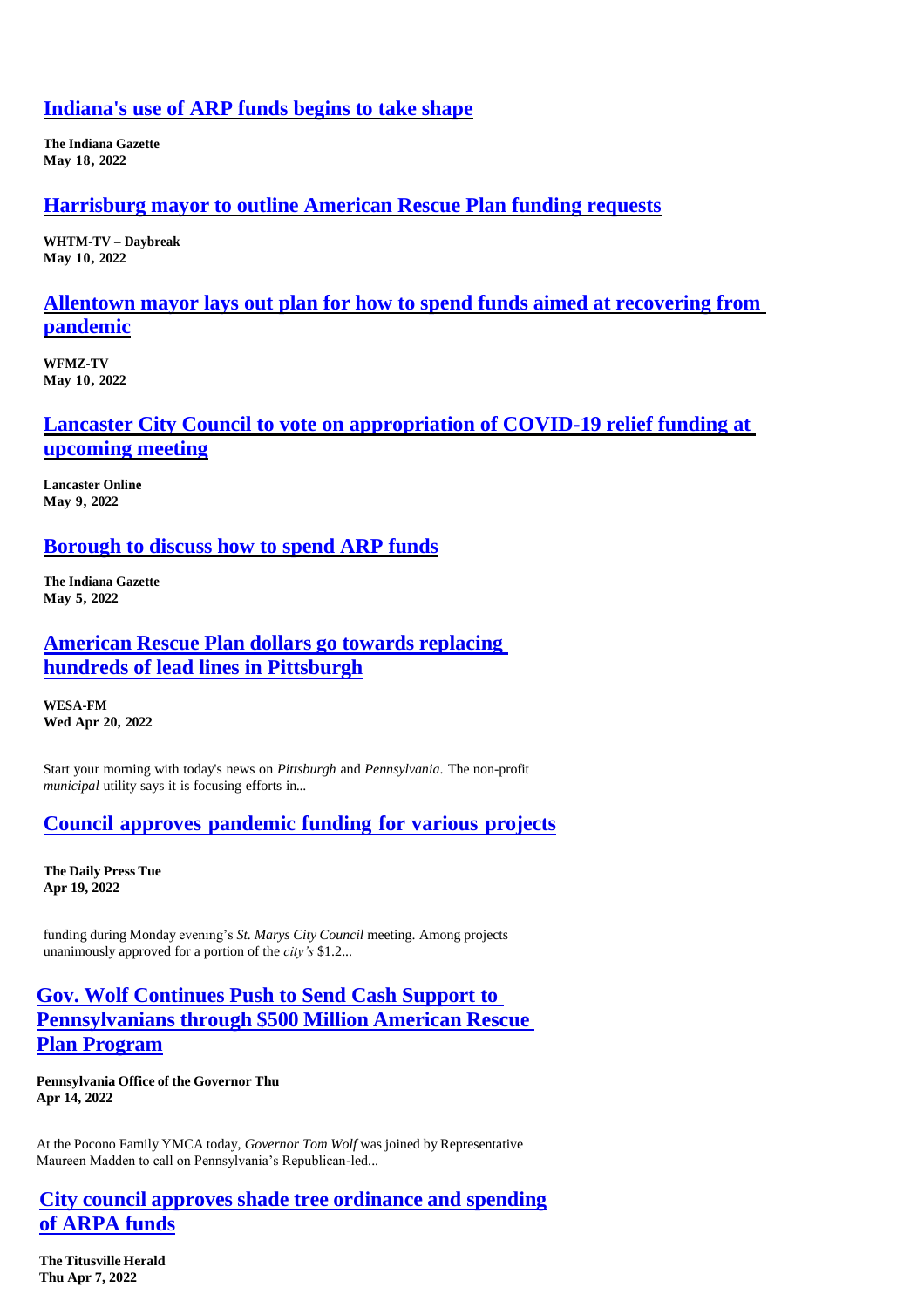*Titusville City Council* took a step toward finalizing a more-than-two-year process of creating a new Shade Tree Commission *ordinance* and...

### **Lancaster County Commissioners could finalize guidelines on community ARPA funding soon**

**LancasterOnline Thu Apr 7, 2022**

that ARPA-funded projects must address certain *infrastructure*, *environmental*, *public safety*, technological, workforce development, disease...

## **Council approves \$700K in CDBG funds for community improvement projects**

**[Williamsport](https://www.sungazette.com/news/top-news/2022/04/council-approves-700k-in-cdbg-funds-for-community-improvement-projects/) Sun-Gazette Mon [Apr 4, 2022](https://www.sungazette.com/news/top-news/2022/04/council-approves-700k-in-cdbg-funds-for-community-improvement-projects/)**

ARPA funds. The *council* authorized an agreement between Williamsport Bureau of Fire and Witmer *Public Safety* Group; with *Municipal* Emergency..

## **Scranton seeks lobbying help for federal infrastructure funds**

**The Times-Tribune Mon Apr 4, 2022**

*Scranton City* Hall With huge infusions of federal dollars for *infrastructure* coming to states and *municipalities*, Scranton seeks...

#### **Chester County Seeks Proposals for \$102 Million in American Rescue Plan Act Funds**

**[MyChesCo](https://www.thetimes-tribune.com/news/scranton-seeks-lobbying-help-for-federal-infrastructure-funds/article_bc627837-042c-59f0-b216-e7d781997756.html) Thu Mar 31, [2022](https://www.thetimes-tribune.com/news/scranton-seeks-lobbying-help-for-federal-infrastructure-funds/article_bc627837-042c-59f0-b216-e7d781997756.html)**

WEST CHESTER, *PA* — *Chester* County has begun accepting applications for funding requests from a pool of nearly \$102 million in American...

## **City [announces](https://www.yourerie.com/news/local-news/city-announces-first-business-owners-to-receive-arp-funding/) first business owners to receive ARP [funding](https://www.yourerie.com/news/local-news/city-announces-first-business-owners-to-receive-arp-funding/)**

**WFXP-TV Thu Mar 31, 2022**

Search 1 *Media* LLC. *City* officials said the application for these funding opportunities is now open again. Next month they will *award* more...

## **[Pennsylvania](https://www.tiogapublishing.com/news/state/pennsylvania-leaders-disagree-on-how-to-spend-remaining-1-7-billion-arpa-funds/article_86338c53-1ae2-5844-bbe8-d36f236f35fd.html) leaders disagree on how to spend [remaining](https://www.tiogapublishing.com/news/state/pennsylvania-leaders-disagree-on-how-to-spend-remaining-1-7-billion-arpa-funds/article_86338c53-1ae2-5844-bbe8-d36f236f35fd.html) [\\$1.7 billion ARPA](https://www.tiogapublishing.com/news/state/pennsylvania-leaders-disagree-on-how-to-spend-remaining-1-7-billion-arpa-funds/article_86338c53-1ae2-5844-bbe8-d36f236f35fd.html) funds**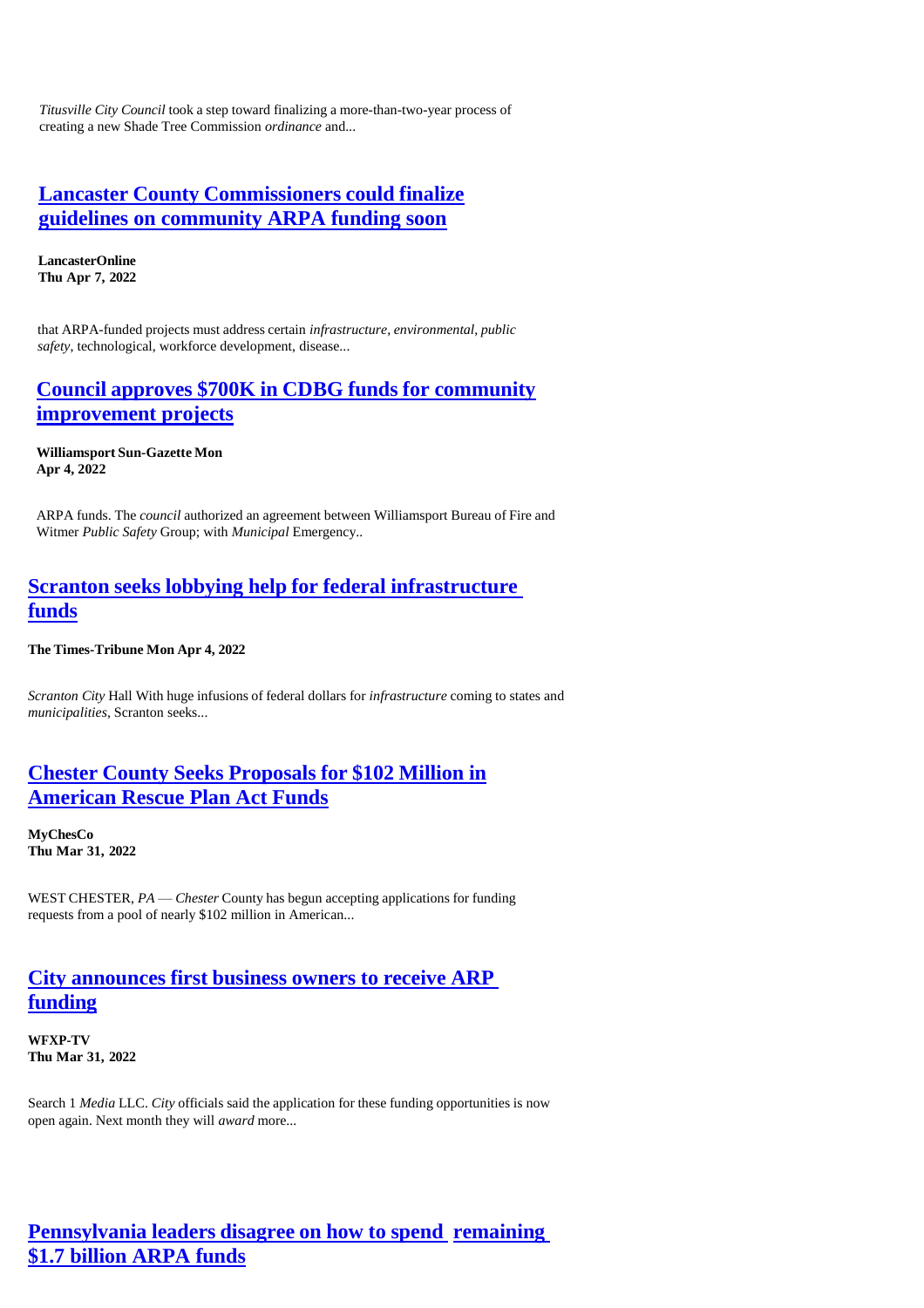**Tioga Publishing Thu Mar 31, 2022**

apprenticeship programs at Yellow CDL Driving Academy opening in *Carlisle Pennsylvania*  bill would require mapping of overdose deaths More...

## **[Compliance firm for \\$25.4 million in Williamsport's](https://www.sungazette.com/uncategorized/2022/03/compliance-firm-for-25-4-million-in-williamsports-american-rescue-funds-gets-positive-recommendation/)  American Rescue Funds gets positive [recommendation](https://www.sungazette.com/uncategorized/2022/03/compliance-firm-for-25-4-million-in-williamsports-american-rescue-funds-gets-positive-recommendation/)**

**Williamsport Sun-Gazette Wed Mar 30, 2022**

In Pennsylvania, he referenced how it serves the *City* of *Chester* and *Upper Darby Township*  in ensuring compliance of ARPA fund use. Today'...

## **American Rescue Plan funding [investigations](https://www.delcotimes.com/2022/03/29/american-rescue-plan-funding-investigations-roil-upper-darby/) roil Upper [Darby](https://www.delcotimes.com/2022/03/29/american-rescue-plan-funding-investigations-roil-upper-darby/)**

**Delaware County Daily Times Tue Mar 29, 2022**

committees on *council*," Tunis said. "Things that can affect systematic issues in our *township*." Tunis said *Upper Darby Township* has become...

#### **One year after American Rescue Plan money [announced,](https://wjactv.com/news/local/one-year-after-american-rescue-plan-money-announced-how-is-government-spending-it) [how is government spending it?](https://wjactv.com/news/local/one-year-after-american-rescue-plan-money-announced-how-is-government-spending-it)**

**WJAC-TV Mon Mar 28, 2022**

business and non-profit recovery and loans. This month, *Johnstown*'s *city council* finalized a proposal to spend the more than \$30 million it...

## **Pa. governor visits [Bethlehem](https://www.lehighvalleylive.com/news/2022/03/pa-governor-visits-bethlehem-with-a-plan-for-17-billion-in-unspent-covid-funds.html) with a plan for \$1.7 billion [in](https://www.lehighvalleylive.com/news/2022/03/pa-governor-visits-bethlehem-with-a-plan-for-17-billion-in-unspent-covid-funds.html)  [unspent COVID funds](https://www.lehighvalleylive.com/news/2022/03/pa-governor-visits-bethlehem-with-a-plan-for-17-billion-in-unspent-covid-funds.html)**

**LehighValleyLive.com Thu Mar 24, 2022**

Democrat who represents the 135th District, which includes *Bethlehem* and part of *Bethlehem Township*. Wolf made the statement with Samuelson...

## **[American](https://www.delcotimes.com/2022/03/22/american-rescue-plan-money-available-for-upper-darby-community-center/) Rescue plan money available for Upper Darby [Community Center](https://www.delcotimes.com/2022/03/22/american-rescue-plan-money-available-for-upper-darby-community-center/)**

**Delaware County Daily Times Tue Mar 22, 2022**

*Upper Darby Township Council* voted recently to move forward with plans for a new Community Center at 7000 Walnut St. that will replace the...

# **22 [Businesses](https://www.erienewsnow.com/story/46113537/22-businesses-to-receive-dollar5000-grants) to Receive \$5,000 Grants**

**WSEE-TV**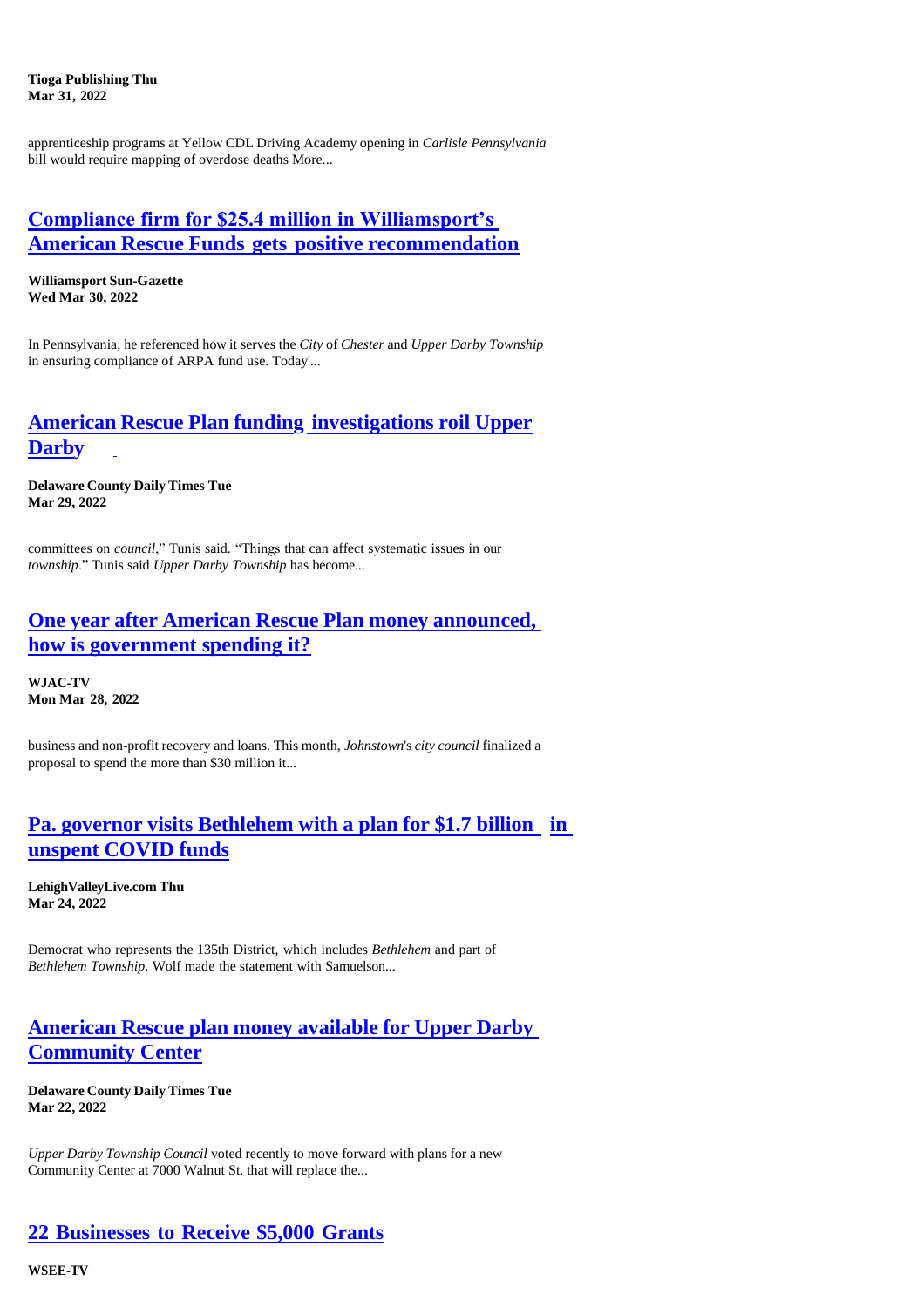#### **Mon Mar 21, 2022**

In the *city* of *Erie*, nearly two dozen businesses hit hard by the pandemic will soon get some financial relief. *Erie City Council* has...

#### **Here's a list of restaurant, [entertainment](https://www.goerie.com/story/news/local/2022/03/20/pandemic-relief-erie-pa-list-of-businesses-approved-for-5000-arp-grants/65345013007/) businesses in [Erie awarded \\$5,000 COVID grants](https://www.goerie.com/story/news/local/2022/03/20/pandemic-relief-erie-pa-list-of-businesses-approved-for-5000-arp-grants/65345013007/)**

**Erie Times-News Sun Mar 20, 2022**

recipients, all located within the *city* of *Erie*: The \$5,000 request for Andy's sparked debate at *Erie City Council*' s regular meeting on...

#### **[Businesses](https://www.yourerie.com/news/local-news/businesses-to-receive-arp-money-after-approval-from-erie-city-council/) to receive ARP money after approval from [Erie City Council](https://www.yourerie.com/news/local-news/businesses-to-receive-arp-money-after-approval-from-erie-city-council/)**

**WFXP-TV Thu Mar 17, 2022**

as a way forward," said Liz Allen, President of *Erie City Council*. Regardless, *council* approved the \$5,000 in ARP money for the restaurant....

## **Pittsburgh City [Controller's](https://triblive.com/local/pittsburgh-city-controllers-office-launches-site-to-track-american-rescue-plan-spending/) office launches site to track [American Rescue Plan spending](https://triblive.com/local/pittsburgh-city-controllers-office-launches-site-to-track-american-rescue-plan-spending/)**

**TribLive Mon Mar 14, 2022**

*Pittsburgh City* Controller Michael Lamb's office has launched a webpage where people can track how the *city* is spending its American Rescue...

## **Most local [governments](https://lancasteronline.com/news/local/most-local-governments-avoided-property-tax-hikes-in-lancaster-county-during-the-pandemic/article_034d4ed2-a0aa-11ec-9a55-0b7f9c97380f.html) avoided property tax hikes in Lancaster County [during the pandemic](https://lancasteronline.com/news/local/most-local-governments-avoided-property-tax-hikes-in-lancaster-county-during-the-pandemic/article_034d4ed2-a0aa-11ec-9a55-0b7f9c97380f.html)**

**LancasterOnline Fri Mar 11, 2022**

that we would have realized," Strohecker said. *Lancaster city* balanced its *budget* without a tax increase thanks to American Rescue Plan...

## **[Gov. Wolf Continues Call on the General Assembly to](https://www.governor.pa.gov/newsroom/gov-wolf-continues-call-on-the-general-assembly-to-allocate-federal-funding-to-support-pennsylvania/) Allocate Federal Funding to [Support Pennsylvania](https://www.governor.pa.gov/newsroom/gov-wolf-continues-call-on-the-general-assembly-to-allocate-federal-funding-to-support-pennsylvania/)**

#### **Pennsylvania Office of the Governor Thu Mar 3, 2022**

*Governor Tom Wolf* today was joined by members of the General Assembly and community members at Nicole Taylor Boutique in Lancaster City to...

#### **Sunbury disperses \$240,000 of [American](https://www.dailyitem.com/news/sunbury-disperses-240-000-of-american-rescue-funds/article_1e575180-9904-11ec-9d93-43319c36e9ae.html) Rescue Funds**

**The Daily Item Tue Mar 1, 2022**

-19 pandemic. *Council* members also approved \$30,000 for new radios for the *city* fire police.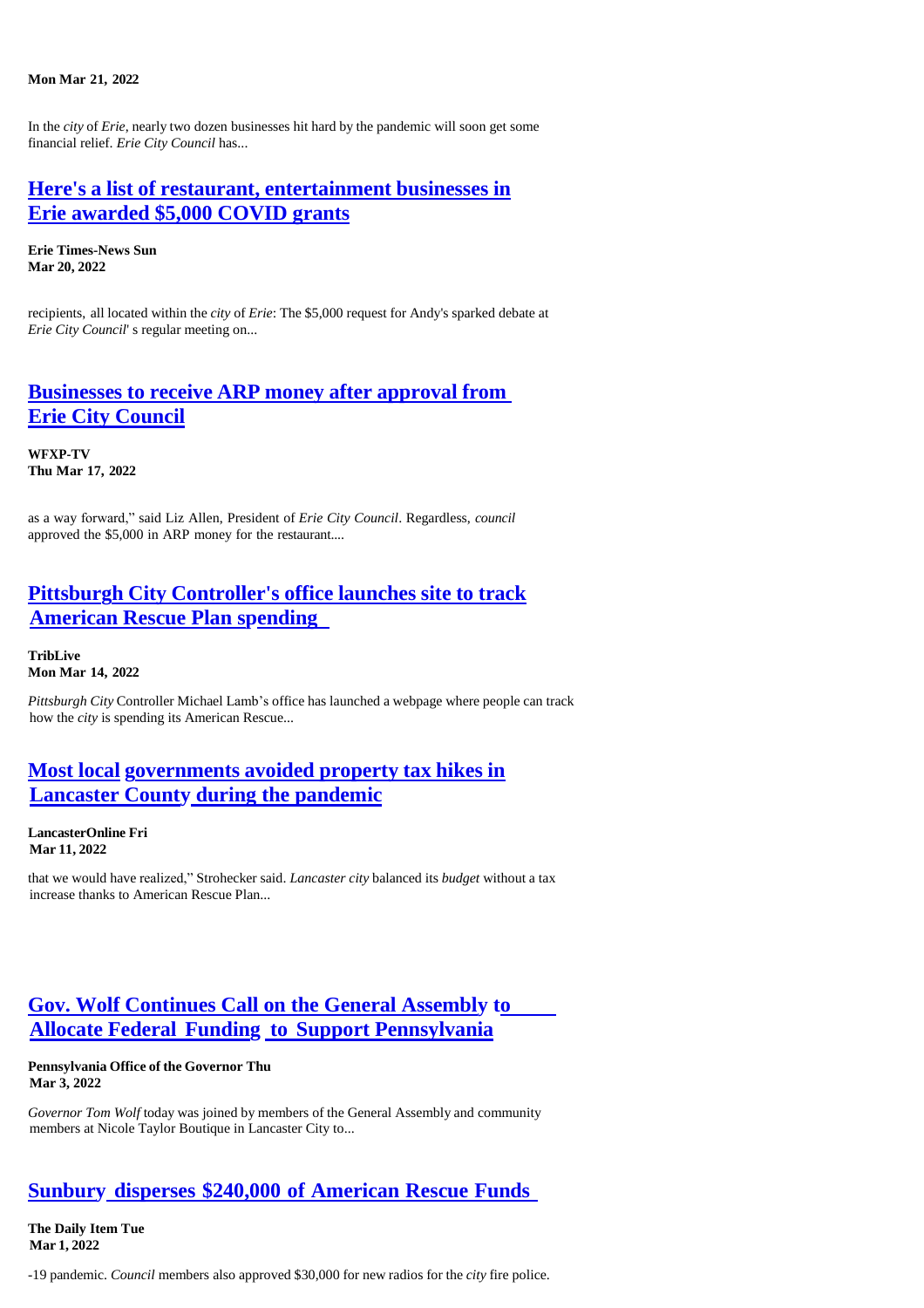## **[Allentown](https://www.wfmz.com/news/area/lehighvalley/allentown-to-use-scoring-criteria-to-distribute-arpa-funds/article_a16ea0f8-9519-11ec-b229-f34850495b07.html) to use 'scoring criteria' to distribute ARPA [funds](https://www.wfmz.com/news/area/lehighvalley/allentown-to-use-scoring-criteria-to-distribute-arpa-funds/article_a16ea0f8-9519-11ec-b229-f34850495b07.html)**

**WFMZ Thu Feb 24, 2022**

served as the impetus for an *Allentown City Council* special meeting held Wednesday night. The *City* of *Allentown* received a total of \$57...

## **[Pittsburgh](https://triblive.com/local/pittsburgh-city-council-looks-to-allocate-12-8m-to-bus-rapid-transit-project/) City Council looks to allocate \$12.8M to Bus [Rapid Transit Project](https://triblive.com/local/pittsburgh-city-council-looks-to-allocate-12-8m-to-bus-rapid-transit-project/)**

**TribLive Mon Feb 21, 2022**

*Pittsburgh City Council* appears poised to allocate \$12.8 million for Port Authority of Allegheny County's proposed Bus Rapid Transit project...

## **ARPA budget moves to second [reading](https://www.sungazette.com/news/top-news/2022/02/arpa-budget-moves-to-second-reading/)**

**Williamsport Sun-Gazette Mon Feb 21, 2022**

*Williamsport City Council* approved an *ordinance* during its recent meeting on first reading to adopt the American Rescue Plan *budget*. This...

## **Erie City [Council approves \\$750,000 in COVID relief](https://www.goerie.com/story/news/local/2022/02/17/covid-relief-money-fund-750-k-upgrades-erie-pa-wastewater-plant/6822269001/) [funds for wastewater](https://www.goerie.com/story/news/local/2022/02/17/covid-relief-money-fund-750-k-upgrades-erie-pa-wastewater-plant/6822269001/) plant upgrades**

**Erie Times-News Thu Feb 17, 2022**

in the *city* of *Erie*; Millcreek, Harborcreek, Lawrence *Park*, Summit and Fairview *townships*; and Wesleyville *Borough*. Renee Lamis, *Erie Mayor*...

#### **American Rescue Plan budget [ordinance](https://www.sungazette.com/news/top-news/2022/02/american-rescue-plan-budget-ordinance-gets-positive-recommendation/) gets positive [recommendation](https://www.sungazette.com/news/top-news/2022/02/american-rescue-plan-budget-ordinance-gets-positive-recommendation/)**

**Williamsport Sun-Gazette Wed Feb 16, 2022**

*Williamsport City Council's* finance committee on Tuesday gave a positive recommendation to an *ordinance* adopting the American Rescue Plan...

# **York City [plans to use COVID funding for renovation](https://www.yorkdispatch.com/story/news/local/2022/02/14/york-city-plans-use-covid-funding-renovation-projects/6784279001/) [projects](https://www.yorkdispatch.com/story/news/local/2022/02/14/york-city-plans-use-covid-funding-renovation-projects/6784279001/)**

**The York Dispatch Mon Feb 14, 2022**

Government shutdown averted as *York City Council* approves *budget* In response, Helfrich vetoed the 2022 *budget*, forcing the *council* to hold...

## **City [Asks Residents for Feedback On How COVID](https://whp580.iheart.com/content/2022-02-14-city-asks-residents-for-feedback-on-how-covid-money-should-be-used/) Money [Should Be Used](https://whp580.iheart.com/content/2022-02-14-city-asks-residents-for-feedback-on-how-covid-money-should-be-used/)**

**WHP-AM Mon Feb 14, 2022**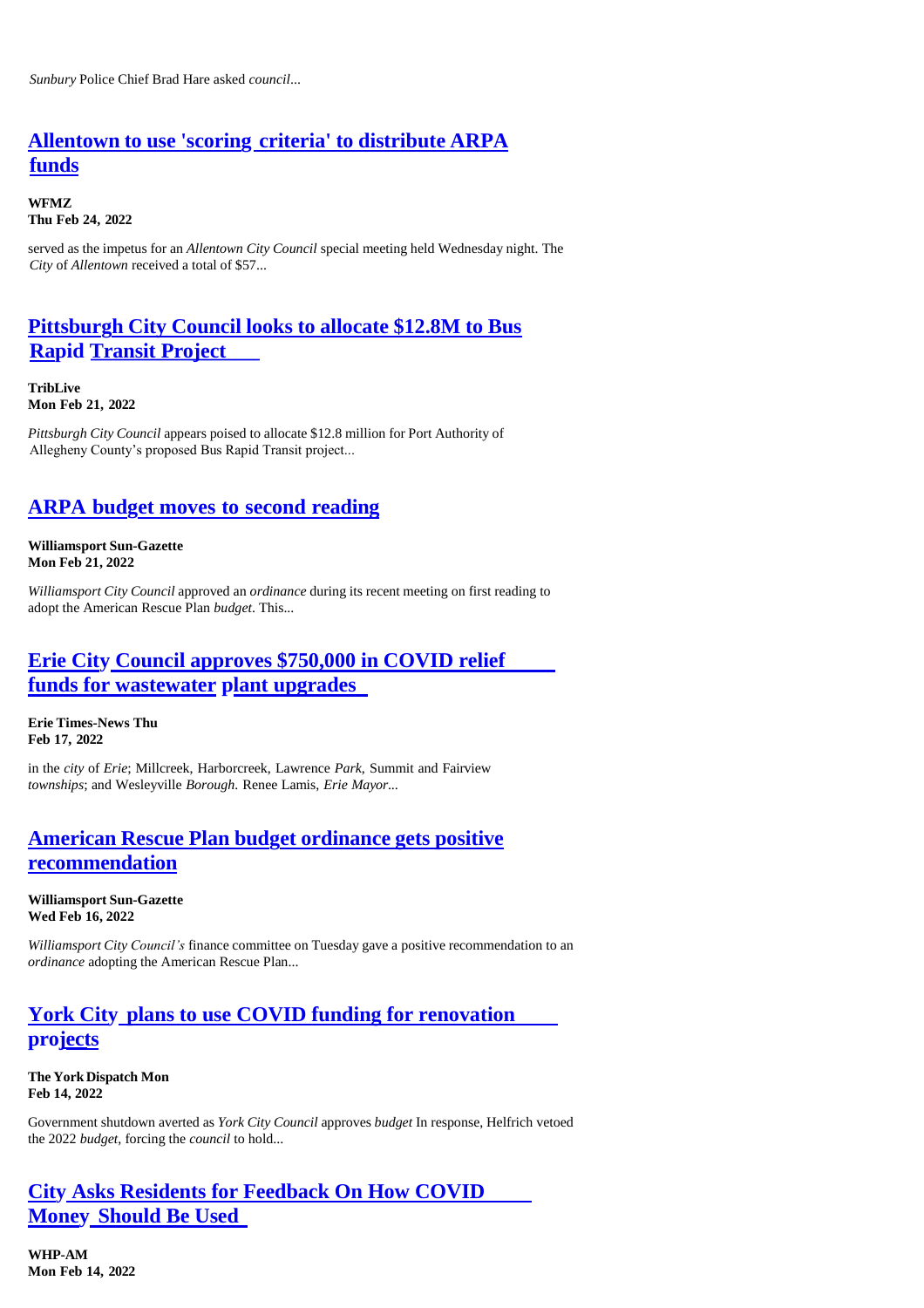*City* Leaders Asking Residents for Feedback On How COVID Money Should Be Used (*Harrisburg*, *PA*) -- *Harrisburg* is giving residents the...

## **City [Council approves ARP funds for city wide upgrade](https://www.yourerie.com/news/local-news/city-council-approves-arp-funds-for-city-wide-upgrade-to-public-works-infrastructure/) to [public works infrastructure](https://www.yourerie.com/news/local-news/city-council-approves-arp-funds-for-city-wide-upgrade-to-public-works-infrastructure/)**

**WFXP-TV Wed Feb 9, 2022**

got from the state about how to get *city* finances back on track," said Liz Allen, *Erie City Council*  President. For news delivered right to...

## **County [of Berks launches ARP grant applications, Berks](https://www.bctv.org/2022/02/02/county-of-berks-launches-arp-grant-applications-berks-recovery-survey/) [Recovery](https://www.bctv.org/2022/02/02/county-of-berks-launches-arp-grant-applications-berks-recovery-survey/) Survey**

**Bctv.org Wed Feb 2, 2022**

*Reading*, *PA* — The County of Berks is happy to announce that applications for grants made possible through the County's American Rescue Plan...

# **York City [Council releases plan for disputed COVID-19](https://www.yorkdispatch.com/story/news/local/2022/02/01/city-council-releases-plan-disputed-covid-19-recovery-money/9304186002/) [recovery](https://www.yorkdispatch.com/story/news/local/2022/02/01/city-council-releases-plan-disputed-covid-19-recovery-money/9304186002/) money**

**The York Dispatch Tue Feb 1, 2022**

*mayor* vetoed the *budget* only to have the *council* override that veto. The *council*'s plan released in advance of Tuesday night's *council*...

## **Sunbury [council gets public input on spending American](https://www.dailyitem.com/news/sunbury-council-gets-public-input-on-spending-american-rescue-plan-funds/article_7c6c55da-82f8-11ec-84e9-5f07c3fc9241.html) [Rescue Plan funds](https://www.dailyitem.com/news/sunbury-council-gets-public-input-on-spending-american-rescue-plan-funds/article_7c6c55da-82f8-11ec-84e9-5f07c3fc9241.html)**

**The Daily Item Tue Feb 1, 2022**

through the *city*. *City* Administrator Derrick Backer said the *city* has already spent \$105,000, \$70,000 of which went to *city* employees for...

#### **Altoona city [council propose two programs with](https://www.wearecentralpa.com/news/local-news/altoona-city-council-propose-two-programs-with-american-rescue-plan-funds/) [American Rescue Plan funds](https://www.wearecentralpa.com/news/local-news/altoona-city-council-propose-two-programs-with-american-rescue-plan-funds/)**

**WTAJ-TV Tue Jan 25, 2022**

program is set to account for roughly \$5 million. Vice *Mayor* of *Altoona City Council*, Jesse Ickes, said that this program is proposed to be...

# **City of Erie ARP [Applications](https://www.erienewsnow.com/story/45694131/city-of-erie-arp-applications-now-open) Now Open**

**WSEE-TV Thu Jan 20, 2022**

You can find eligibility information and the ARP application on the new *City* of *Erie* - American Rescue Plan Website: *cityof*.erie.pa.us/arp...